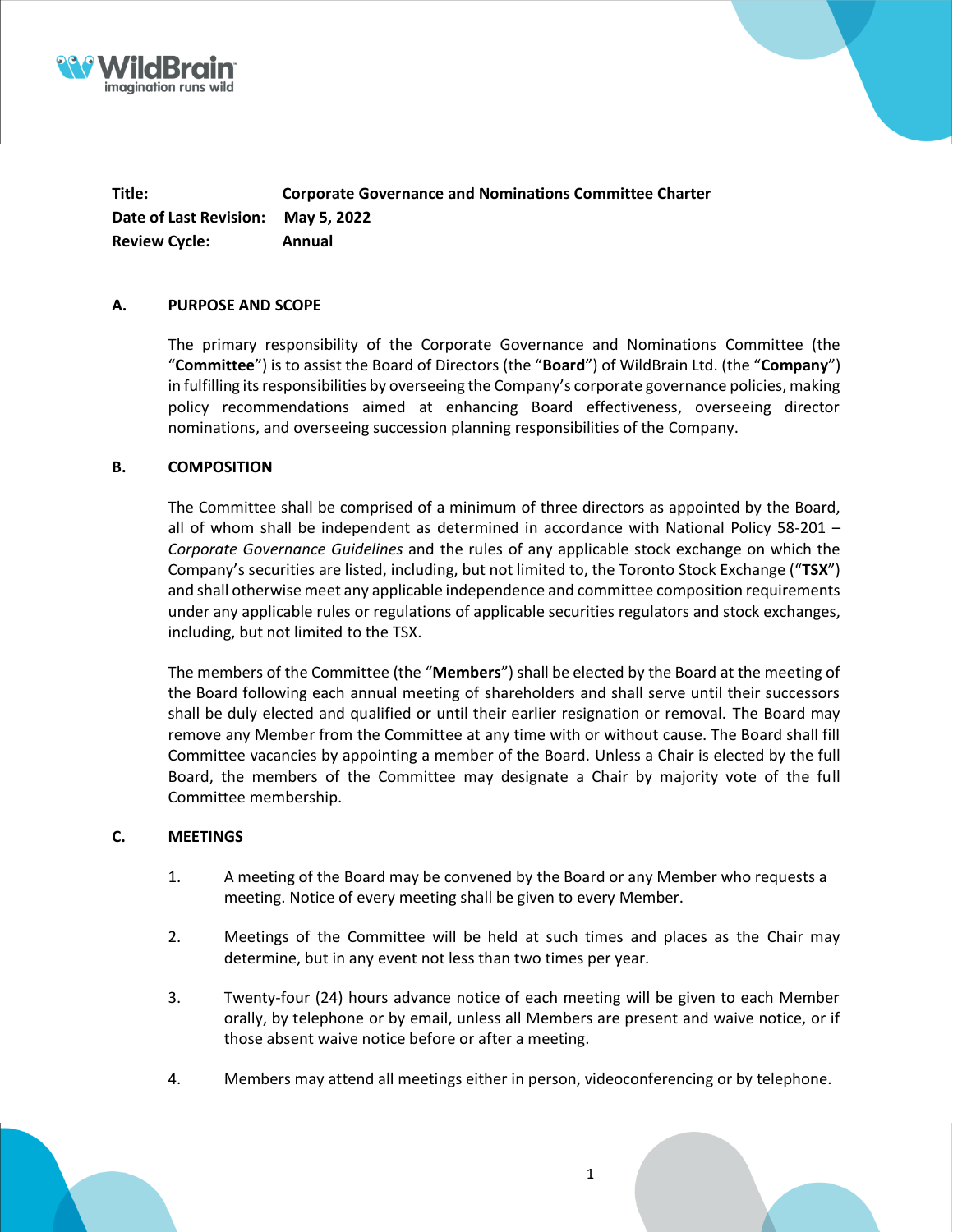

- 5. The Chair, if present, will act as the chair of meetings of the Committee. If the Chair is not present at a meeting of the Committee the Members in attendance may select one of their number to act as chair of the meeting.
- 6. A majority of Members will constitute a quorum for a meeting or for decisions of the Committee.
- 7. At each meeting, the Committee may appoint an individual to act as secretary for the meeting, who shall circulate the minutes of meetings of the Committee to members of the Committee.
- 8. The Committee shall approve and retain or cause to be retained minutes of all Committee meetings. The powers of the Committee may be exercised by written resolution signed by all the members of the Committee.
- 9. Each Member will have one vote and decisions of the Committee will be made by an affirmative vote of the majority. The Chair will not have a deciding or casting vote in the case of an equality of votes. Powers of the Committee may also be exercised by written resolutions signed by all Members.
- 10. The Committee may invite from time to time such persons as it sees fit to attend its meetings and to take part in the discussion and consideration of the affairs of the Committee.
- 11. The Committee should meet in camera without members of management in attendance for a portion of each meeting of the Committee.
- 12. In advance of every regular meeting of the Committee, the Chair, with the assistance of the secretary, should prepare and distribute to the Members and others as deemed appropriate by the Chair, an agenda of matters to be addressed at the meeting together with appropriate briefing materials. The Committee may require officers and employees of the Company to produce such information and reports as the Committee may deem appropriate in order for it to fulfill its duties.
- 13. The Committee shall report regularly to the Board regarding its actions and make recommendations to the Board as appropriate.
- 14. The Board may remove a Member at any time and may fill any vacancy occurring on the Committee. A Member may resign at any time and a Member will automatically cease to be a Member upon ceasing to be a director. In the event of a vacancy on the Committee, the remaining members may exercise all of the powers of the Committee, so long as a quorum remains.

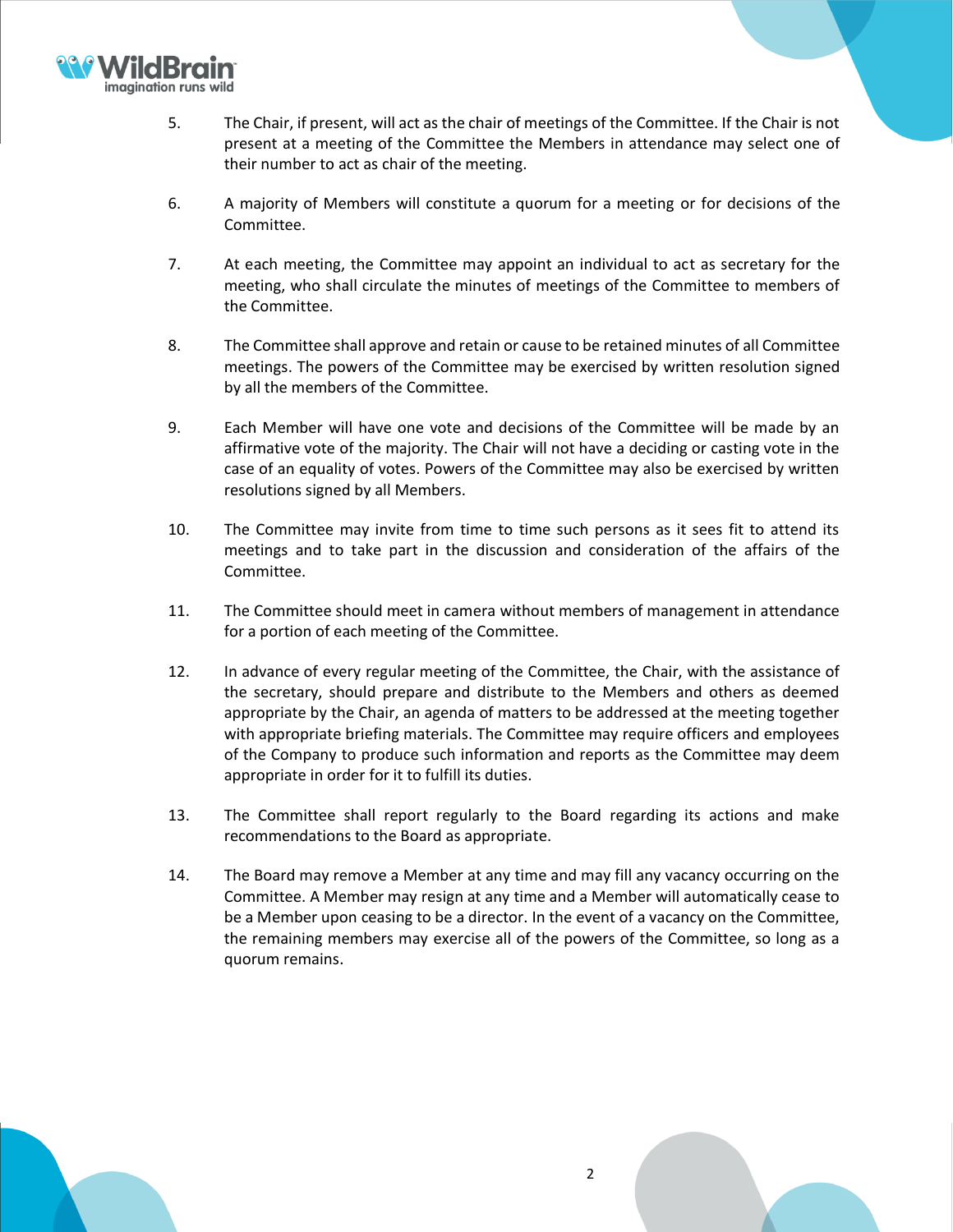

## **D. RESPONSIBILITIES AND DUTIES**

The Committee shall have the followings responsibilities and duties:

#### 1. **Oversight of Corporate Governance Practices**

In overseeing the Company's corporate governance policies, the Committee shall:

- conduct an annual review of the Company's corporate governance policies, this charter and the Company's compliance therewith and make recommendations aimed at enhancing Board and committee effectiveness;
- conduct an annual review of the Company's compliance with all applicable regulatory requirements relating to corporate governance;
- review and discuss with management disclosure of the Company's corporate governance practices, including information regarding the operations of the Committee and other Board committees, director independence and the director nominations process, and recommend that this disclosure be included in the Company's management information circular;
- ensure appropriate structure, size, composition, mandate and membership of Board committees in conjunction with the relevant committee chair;
- propose agenda items and content for submissions to the Board related to corporate governance issues and provide periodic updates on recent developments in corporate governance;
- conduct a periodic review of the relationship between management and the Board; and
- review and approve the Company's response to any applicable rules or regulations of applicable securities regulators and applicable stock exchanges on which the Company's Securities are listed, including, but not limited to, the TSX.

#### 2. **Management of Board and Committee Activities**

In managing the Board and the Committee's activities, the Committee shall:

- review annually the mandate of the Board and each committee charter and recommend amendments as it believes are necessary or desirable;
- make recommendations regarding Board meeting dates and agendas, committee meetings, the frequency and content of meetings, and the need for special meetings;
- determine annually which Board and committee members are considered to be independent in accordance with applicable independence requirements, including, but not limited to the rules of applicable stock exchanges on which the Company's Securities are listed, including, but not limited to, the TSX and applicable securities laws, and provide its determination and related analysis to the Board;
- ensure appropriate procedures are implemented to allow for effective communication between management and the Board, particularly with respect to the provision of information to directors in a timely manner; and
- recommend procedures to permit the Board to function independently of management, including procedures to permit the Board to meet on a regular basis without a member of management present and for independent members of the Board to meet in camera.

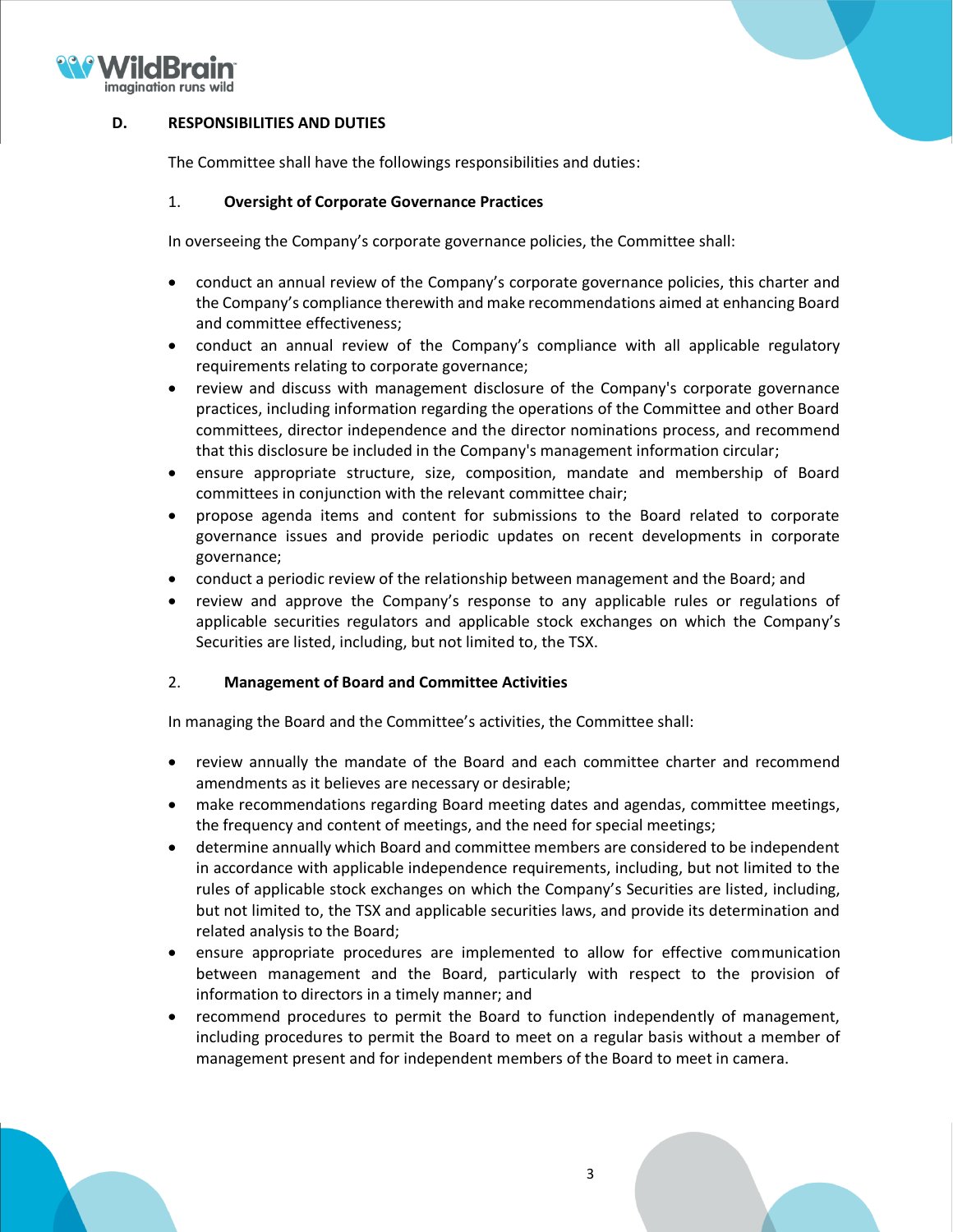

# 3. **Evaluation of Board Effectiveness**

In evaluating the effectiveness of the Board, the Committee shall:

- with the assistance of the Human Resources and Compensation Committee, annually review the (i) compensation strategy, policies and practices for the directors and (ii) amount and form of directors' compensation to ensure they are competitive and align the interests of directors, shareholders, and the Company as a whole;
- with the assistance of the Human Resources and Compensation Committee, make recommendations to the Board concerning the appropriate level of director compensation, taking into consideration the relative responsibilities of the directors in serving of the Board and its various committees;
- exercise oversight of the processes adopted by the Board for evaluating the overall performance and workings of the Board as a whole, and the performances of individual directors;
- ensure the conduct at least annually, of an evaluation of the effectiveness of the Board and its committees, and as appropriate, recommend to the Board changes to their structure and operations;
- consider the competencies and the skills that the Board as a whole should possess, and evaluate the Board against such criteria; and
- ensure the conduct, on an annual basis, of a self-evaluation of the effectiveness of individual directors.

## 4. **Recruitment and Education of Directors**

For the purposes of recruiting and educating the Company's directors, the Committee shall:

- identify, evaluate and recommend suitable candidates for nominees as directors having regard to the needs of the Company and its policies on Board diversity (including considerations around representation of women and other diversity groups on the Board) and renewal;
- establish criteria for election, re-election and retirement as a director;
- monitor progress with respect to increasing the representation of women and other diversity groups on the Board and in executive positions, including with respect to any goals or targets established by the Board in respect thereof; and
- be responsible for orientation of new directors and ongoing education of directors.

## 5. **Succession Planning**

With respect to succession planning, the Committee shall:

- develop and recommend to the Board for approval a succession plan for the Company's Chief Executive Officer, review this succession plan periodically; and
- identify and review candidates for appointment or nomination to the Board based upon an assessment of the independence, skills, qualifications, and experience of the candidate, in each case, with particular attention to the level of representation of women and other diverse candidates, and make recommendations to the Board for consideration.

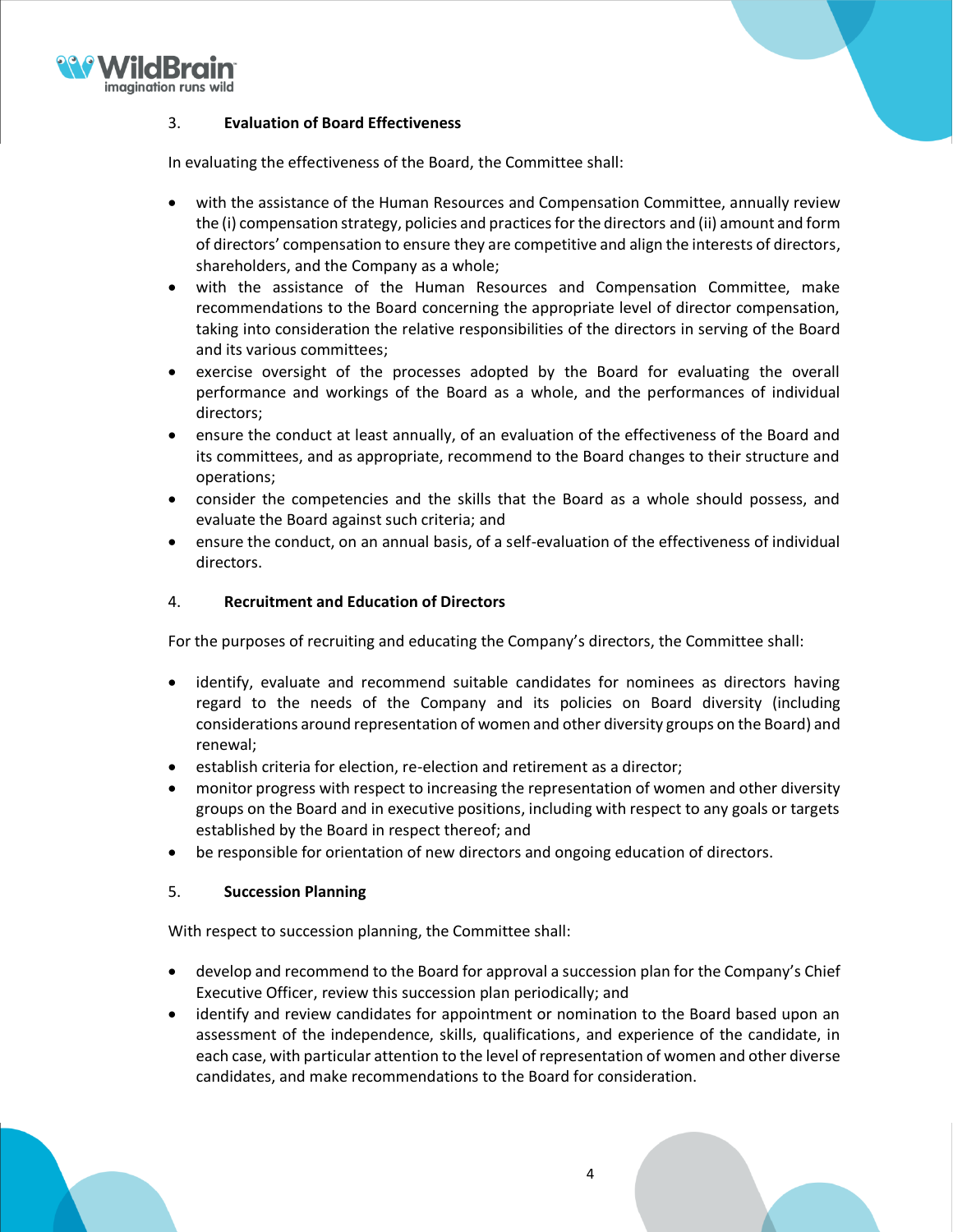

# 6. **Considerations in respect of New Directors**

Prior to nominating new directors, the Committee will:

- consider any director candidates recommended by the Company's shareholders under the procedures set forth in the *Canada Business Corporations Act*, the Company's by-laws and described in the Company's management information circular;
- consider what competencies and skills the Board, as a whole, should possess;
- consider the representation of women and other diversity groups on the Board;
- assess what competencies and skills each existing director possesses. The Board should be considered as a group, with each individual making his or her own contribution;
- consider the personality and other qualities of each director and how these may affect the boardroom dynamic;
- consider the competencies and skills each new nominee will bring to the boardroom;
- determine whether or not each new nominee can devote sufficient time and resources to his or her duties as a Board member; and
- determine the appropriate size of the Board for facilitating effective decision making.

## 7. **Skills Matrix**

The Committee will develop and maintain a director skills matrix that identifies the skills and expertise required for the Board along with potential areas for growth and improvement.

#### 8. **Access to Information and Authority**

The Committee will be granted unrestricted access to all information regarding the Company that is necessary or desirable to fulfill its duties and all directors, officers and employees of the Company will be directed to cooperate as requested by Committee members.

The Committee has the authority to retain, at the Company's expense, independent legal, financial, compensation consulting and other advisors, consultants and experts, to assist the Committee in fulfilling its duties and responsibilities, including sole authority to retain and to approve any such firm's fees and other retention terms without prior approval of the Board.

## 9. **Authority to Delegate**

The Committee may delegate any or all of its functions, responsibilities (including the authority to take action in relation to such responsibilities), to one or more subcommittees, to any of its Members or any sub-set thereof, or other persons, from time to time as the Committee may deem appropriate in its sole discretion to the extent permitted by applicable law.

#### 10. **Other Duties**

The Committee shall:

have the authority to, in its sole discretion, retain and obtain the advice and assistance of outside counsel, an executive search firm and such other advisors as it deems necessary to fulfill its duties and responsibilities under this Charter, and the Committee shall set the